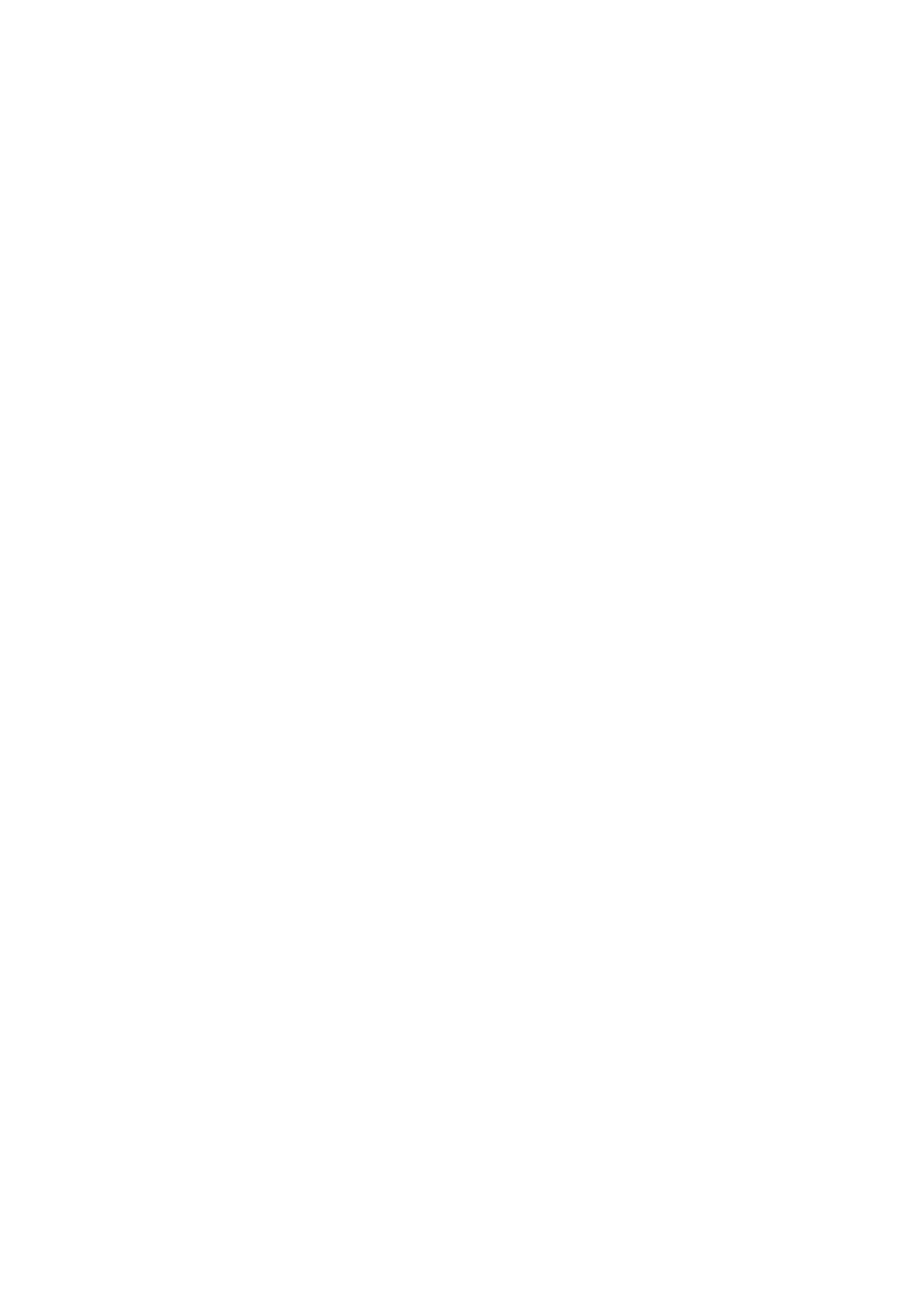

## *Please read through before installing.*

(This guide is generic and intended for all T10 & K1 screen types.)

#### All *versions*

To fit **handle** to the screen, punch and predrill a 3mm pilot hole *(pic C)*, and then screw directly to frame *(pic D )*.





# Fitting of the *fixed frame screen (or subframe)*.

Fix the screen to the existing window frame by drilling through the profile and screwing directly. *(Tip) Drill small exit hole and a larger entry hole and fill with a suitable cover cap for a neater finish.*

## Fitting of the *hinged screen*.

To fit the *hinges*, position the larger part of the hinge to the screen and attach by punching and pre-drilling as above. Offer the screen to the window frame (or subframe) and mark where the remaining part of the hinge is to be fitted. Predrill and screw directly to the frame. *(Tip) Hinges can be fitted to allow lift out operation if desired.*



Fit the *turnbutton* with a single screw to the window frame, so when pivoted they will overlap onto the lip of the flyscreen profile.

*(Tip) Turnbuttons can be used instead of hinges to provide an alternative lift off operation .*